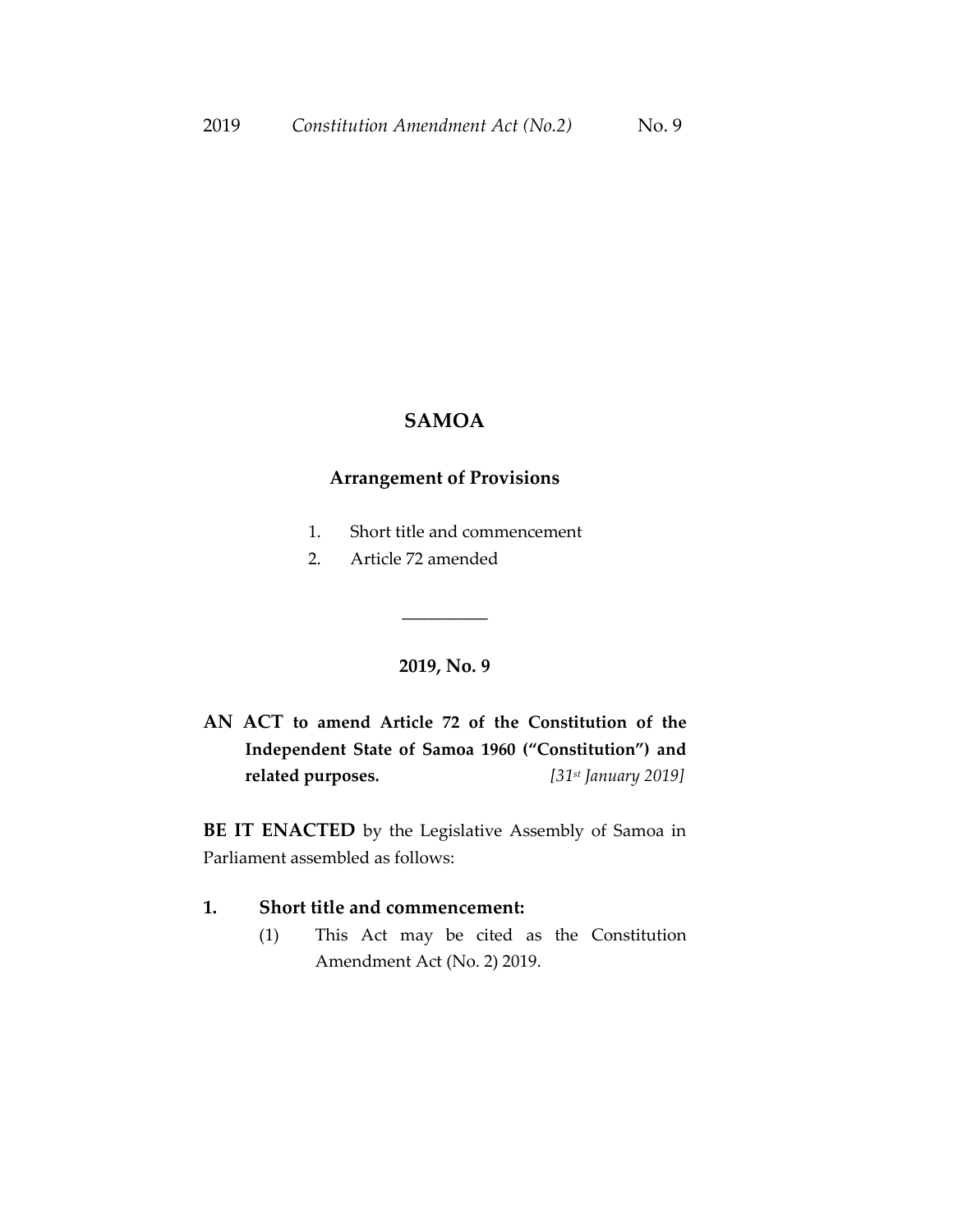(2) This Act commences on the date of its assent by the Head of State.

## **2. Article 72 amended:**

- (1) Article 72(1) of the Constitution is amended as follows:
	- (a) in paragraph (a), by substituting "President" with "Chairperson";
	- (b) by substituting the fullstop in paragraph (c) with a semicolon; and
	- (c) inserting after paragraph (c) the following new paragraphs:
		- "(d) the President of the Land and Titles Court;
		- (e) a retired Supreme Court Judge appointed by the Head of State on the advice of Cabinet; and
		- (f) the Registrar of the Supreme Court as the secretary of the Commission who shall have no voting rights.".
- (2) Article 72(2) and (3) are substituted as follows:
	- "(2) No business shall be transacted by the Judicial Service Commission unless any three (3) members appointed under clause  $(1)(a)$  -  $(e)$  are present, and all